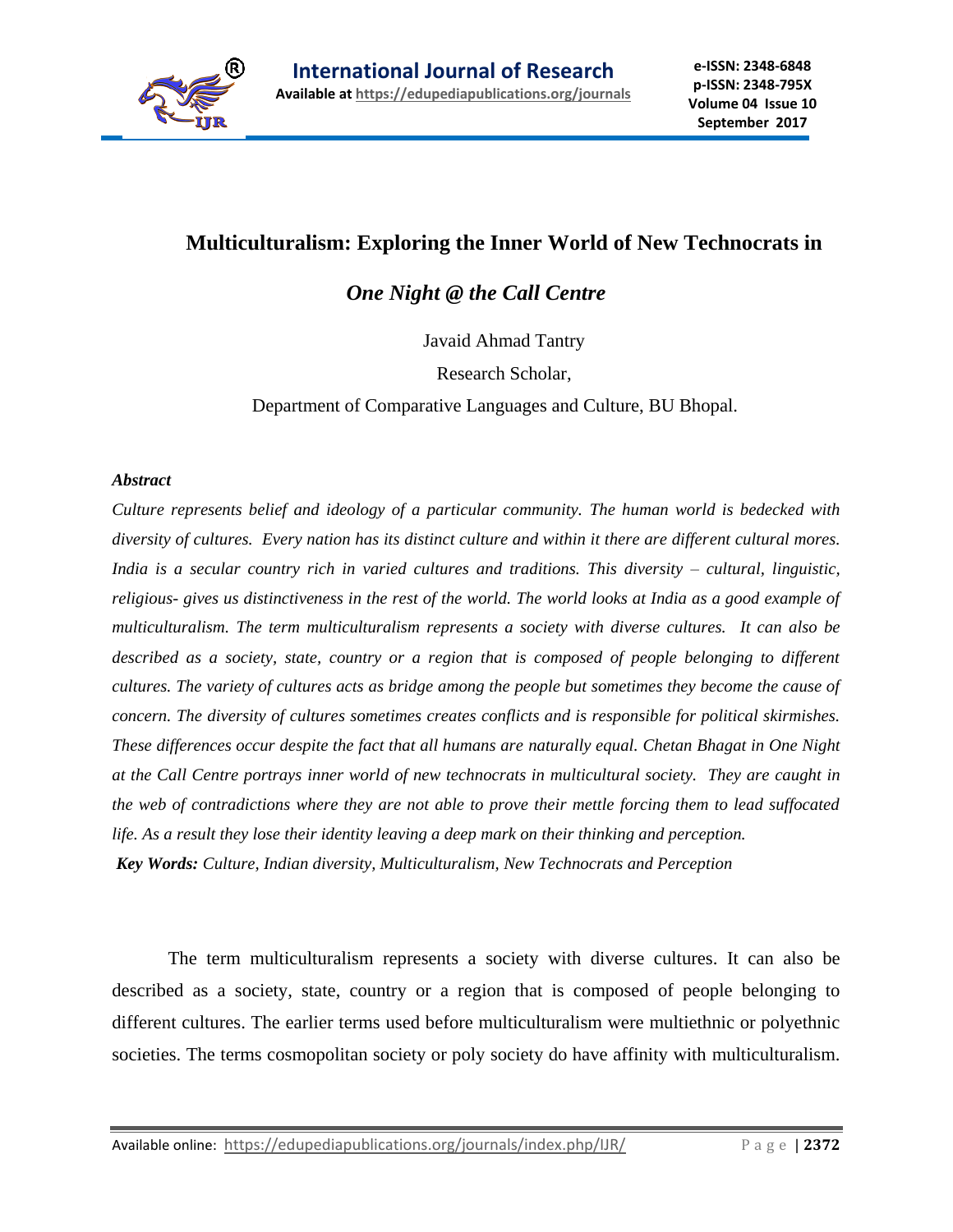

The words like multiracial and multiethnic societies were also used to represent the same but the term multiculturalism is nowadays more preferred term because of its positive connotation.

Multiculturalism means approval, appreciation and promotion of various cultures in societies, schools and nations. It promotes harmony in diversity and advocates equality of all the religious and ethnic groups in a society. It believes that all the ethnic groups must be encouraged to maintain their status in the society. It is compared to a bowl of salad where every piece has its distinctive taste that adds flavor to the whole. It makes life colorful with flowers of different colures. It has no room for the terms like 'us' and 'them'. It believes to safeguard the cultural rights of every individual and every group. It does not believe to develop hostility among the groups but acts as bridge among the cultures and develops understanding among them.

Multiculturalism encourages the interaction between different cultures. This helps to develop the culture as a whole. It offers a good atmosphere in which the individual is free to develop and preserve his culture and express himself freely without any restriction in different cultures. It does not act as an obstacle but helps to restore unity among people of different cultures.

Multiculturalism is a school of thought where each distinct cultural and religious group is given parallel status in the society. No culture is considered completely perfect or completely worthless. It is believed that culture evolves with the passage of time and this process remains going on. It believes in the coexistence of many cultures in the society without any distinction of any other culture. It allows that human differences must be allowed to develop sense of toleration among the people of different cultures. It plays an important role to eradicate multiple evils in the society namely racism, sexism and other forms of discriminations.

Multiculturalism preserves and promotes differences to safeguard the collective goal. It supports the freedom of religions and traditions. It does not want restriction of state in the matters of religion and culture of people. As we have in India, the constitution guarantees full freedom to people in matters of religion and culture. Here we have no restriction in such matters. India is diverse society where people do have different religions and every religion is followed by people as per their own principles. For example Sikhs in India use turban and they have full freedom to use it even in defense forces. The Muslims can keep beard in India in police and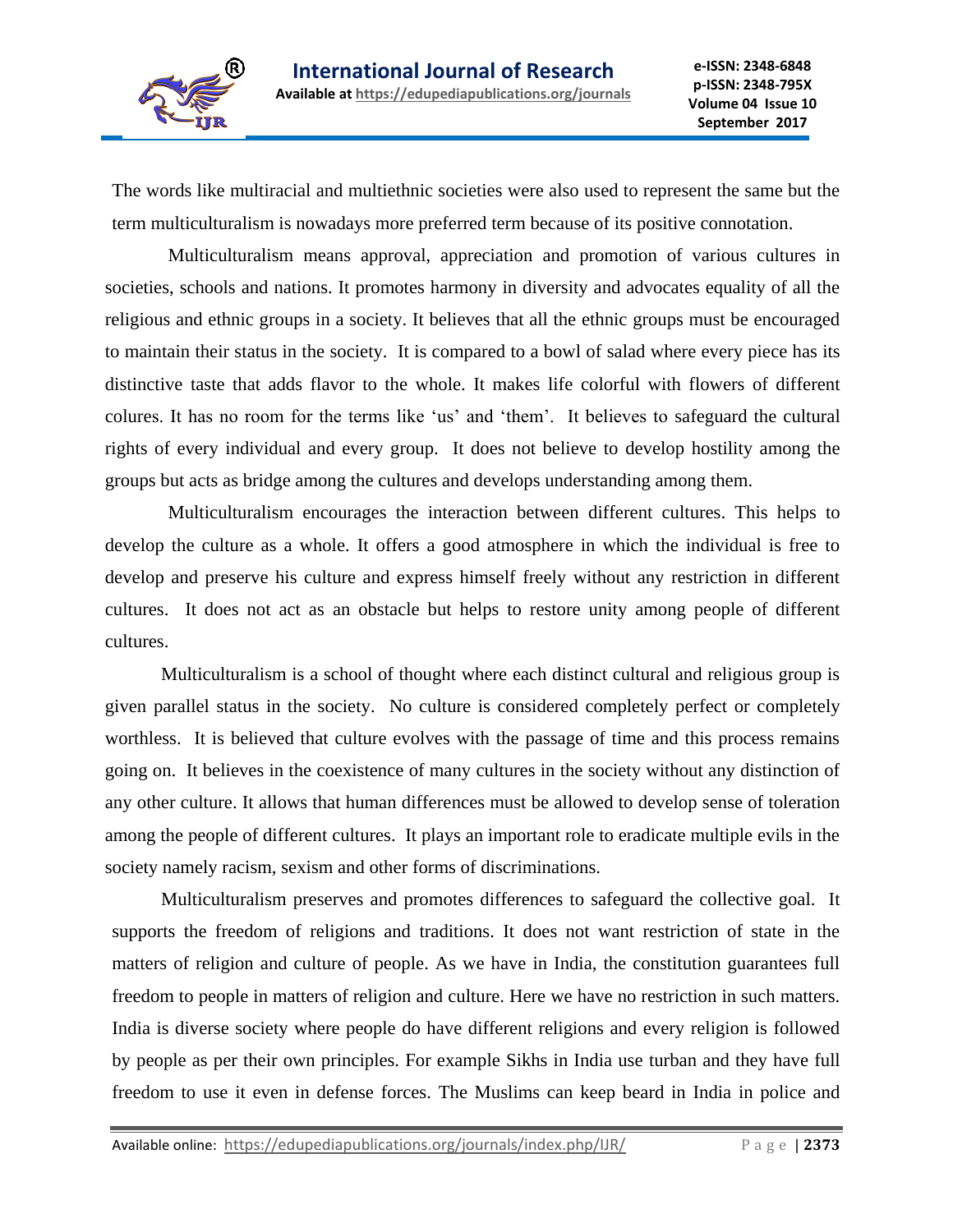

Army services. Therefore, multiculturalism allows minorities to have full freedom to maintain and safeguard their religious and ethnic identity. As Gandhi ji said that no culture can live if it attempts to be in isolation. So it is essential to celebrate diversity of different cultures that prevents terrific war and cultural clashes. If diverse ethnic groups do not synchronize with each other the nation building gets affected.

India is the secular country rich in varied cultures and traditions. It is a given fact that India is a country with unity in diversity. This diversity – cultural, linguistic, religious- gives us distinctiveness in the rest of the world. The world looks at India as a good example of multiculturalism. The variety of cultures and sub-cultures act as bridges among the people but sometimes they become the cause of concern. The diversity of cultures sometimes creates conflicts and is responsible for political skirmishes. When we look in our society we find diverse differences in individuals and groups of humanity. These differences occur despite the fact that all humans are 99% genetically akin to each other.

Literature is defined as the mirror of society. It reflects society in best possible manner. There are various issues that the modern generation confronts in the Indian society. The writers try their best to portray the issues of contemporary Indian society. Chetan Bhagat is one such writer who has established a chord with the youth of the country. He acts as the commentator of young generation. He portrays contemporary issues with solutions in his writing. As the novel *One Night @ the Centre* explores the inner world of new technocrats in the traditional culture as well as metropolitan culture. Being followers of modern and traditional culture they face a lot of issues in their personal lives as well as in their work places where they come in contact with Western culture people.

In *One Night at the Call Centre* the novelist talks about life of people in metropolitan culture. The main characters of the novel belong to different cultures and backgrounds. The story of the novel mainly revolves around a group of six characters- three males and three femalesworking in a call centre located in Haryana. The novel mainly highlights their shared pains, ambitions, personal trauma and happiness. The cultural variation among the characters in the novel making it hard and suffocating for them to adopt in new culture. All of them are caught in between old and new traditions and values. It can be viewed in the case of Esha who belongs to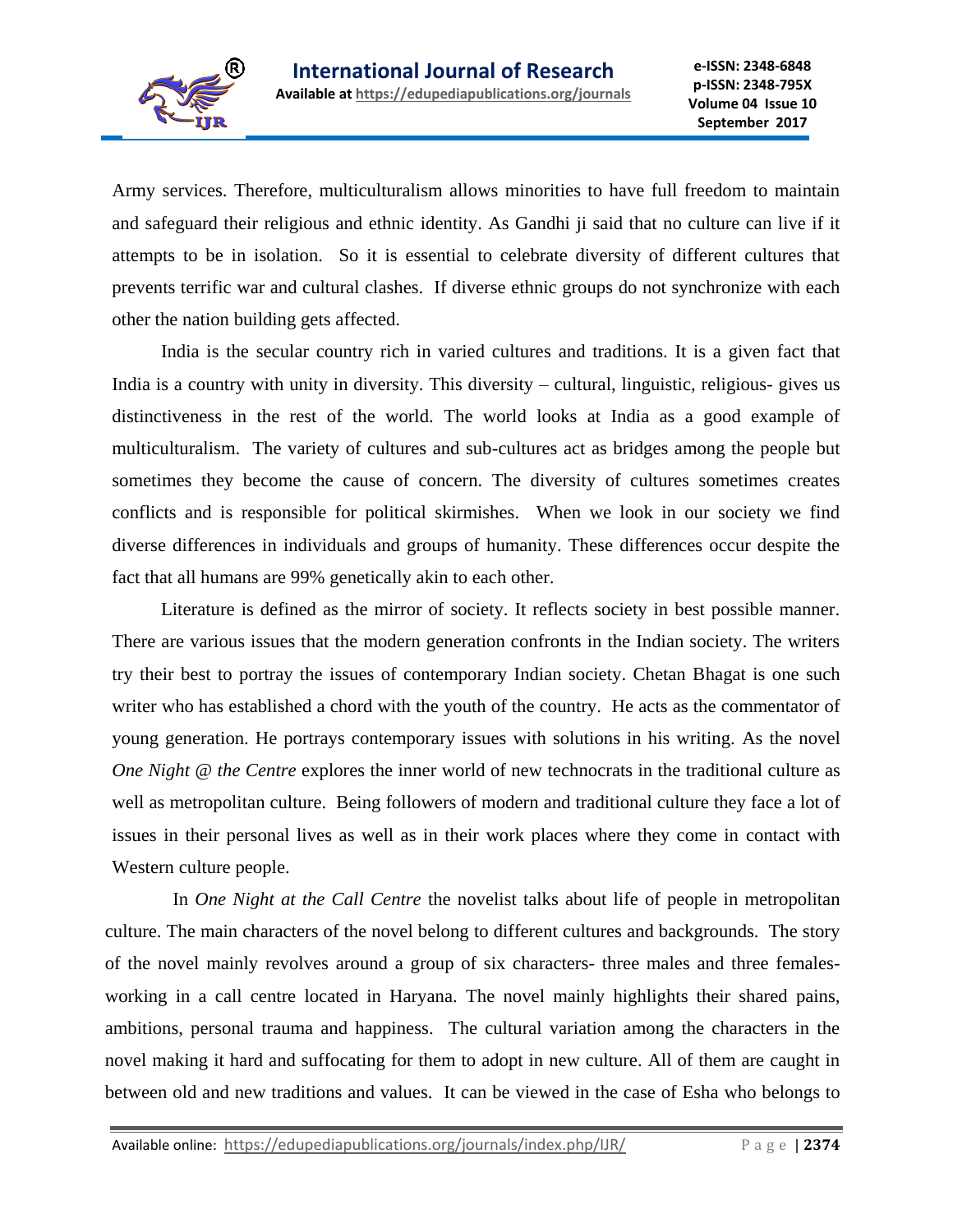

Punjab and her culture is restrictive not allowing her to fulfill her dreams and aspirations. Being a follower of modern culture she does not hesitate to fulfill her dreams. As a result she is victimized in new culture. She has been deceived by a man who promises to recommend her for modeling.

Vroom no doubt follows his life in new culture but there are many transitions that he does not bear to be visible in this new culture. As injustice system and hypocrisy of politicians looks at the peak in the new culture he is vocal against such lacunas. Being journalist he adopts satirical tone in his writing to expose political dispensation in India and this is reflected in one of his brilliant articles. This is reflected in Shyam's dialogue with his girlfriend:

'Oh yeah. It was called 'Why Don't Politicians Ever Commit Suicide?'

'What? Sounds morbid.'

 'Well, the article said all kinds of people- students, housewives, businessmen, employees and even film stars- commit suicide. But politicians never do. That tells you something.'

'What?' she said, still keeping her eyes down.

 'Well, Vroom's point was that suicide is a horrible thing and people do it only because they are really hurt, this means they feel something. But politicians don't. So, basically, this country is run by people who don't feel anything.' (49)

After his foray into journalism he tries his hand in new culture at the call centre. Working in the call centre culture brings him close to know the role of western call centers in India. The realization gives him shock forcing him to speak against misuse of Indians in the metropolitan culture. As this can be experienced in one of his statements against Americans in the novel: "American's are sick,' Vroom said, as he pointed to a US politician who had spoken out in support of the war. 'Look at him. He would nuke the whole world if he could have his way"(199). He castigates how govt. policies in guise of new and powerful India have sucked the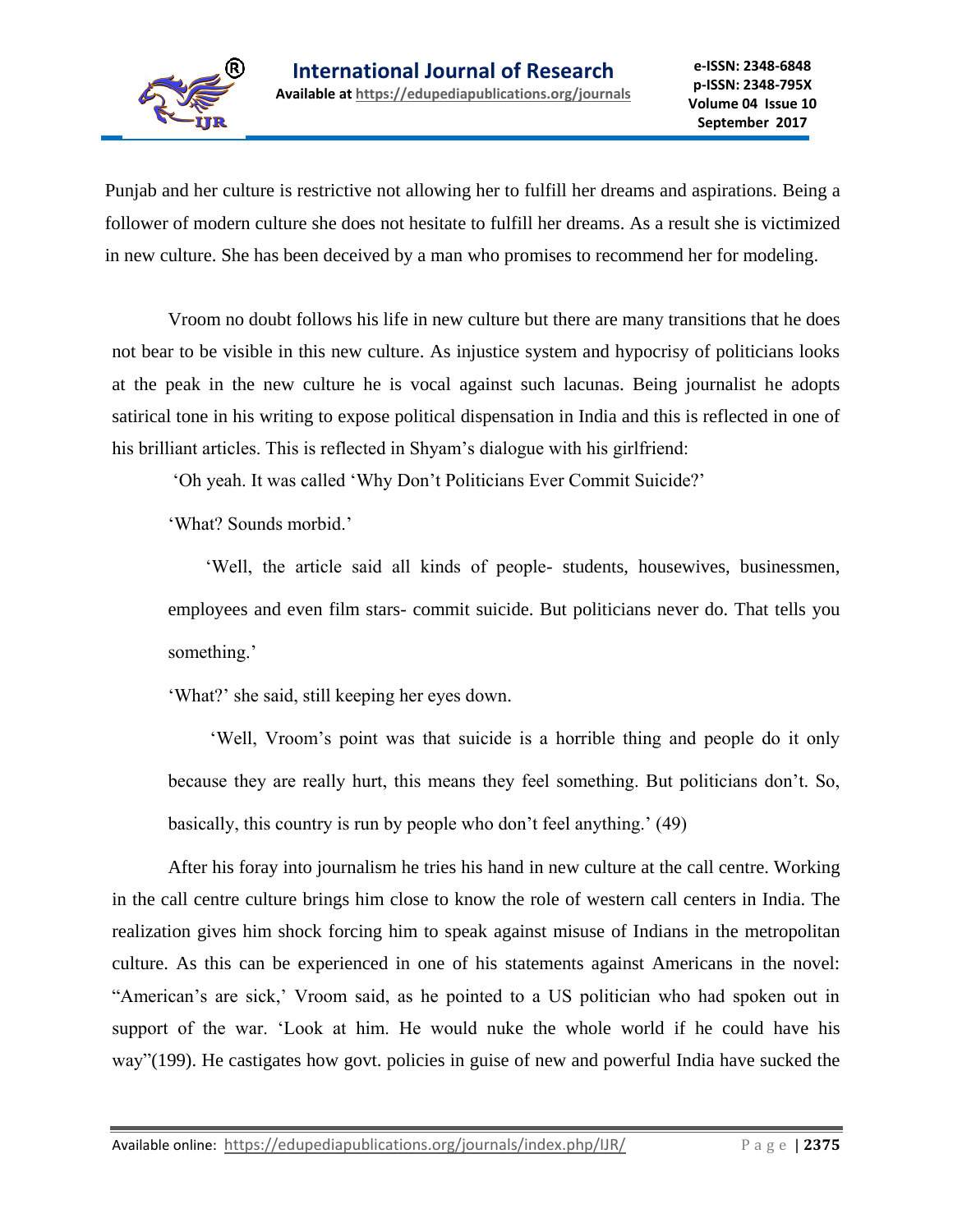

blood of youth. The following comment portrays his anger against the wicked role of multinational companies:

So like, there is so much to do. We should be building roads, power plants, airports, phone networks and metro trains in every city like madness. And if the government moves its rear-end and does that, the young people in this country will find jobs there. Hell, I would work days and night for that, as long as I know that what I am doing is helping build something for my country, for its future. But the government does not believe in doing any real work, so they allow these BPOs to be opened and think they have taken care of the youth. Just as this stupid MTV thinks showing a demented chick do a dance in her underwear will make the programme a youth special. Do you think they really care? (201)

Shyam being the main character of the novel acts as the follower of traditional culture unwilling to adopt changes of modern culture. From beginning he is hesitant in his approach of dealings failing most of the time to change results in his favour. He lacks self confidence in his abilities not being able to convince the mother of Priyanka.

Priyanka being the follower of modern culture breaks out of her moral and social obligations doing things according to her aspirations. In the beginning it is seen she accepts to follow her mother's advice to marry a well settled man even though that was against her will, but as the novel progresses she realizes not to act against her will. Priyanka does not bear to hear insults from others. Priyanka's reply to the old lady displays, "The young girls know how to talk and behave. It is you old ones who need to be taught a lesson. These are your granddaughters, and you are calling them curses"(87). Radhika on the other hand follows traditional culture that is full of obedience and honesty. She works with dedication at the call center for 9 to 10 hours. Besides she pays especial care to her mother-in-law. Apart from work at home, she puts up with mean comments of her mother-in-law, she pays deaf ear thinking that her mother-in-law is very old and of old thought. She follows the rites of India wifehood acting obediently not only as good wife but also as good daughter-in-law. She believes Indian wife is bound to submit to the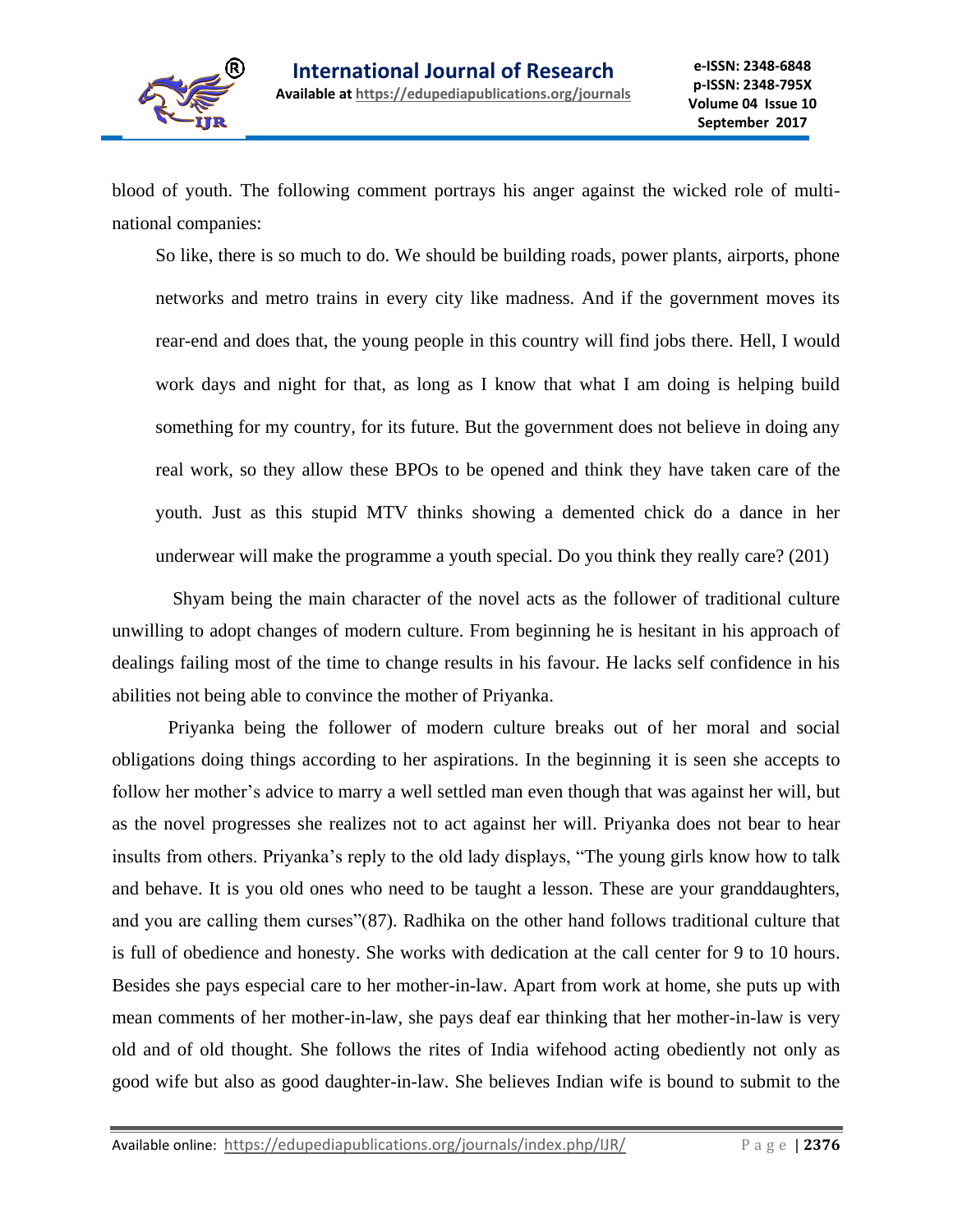

will of her in-laws.as a result she has not only been ill-treated by her in-laws but she has also been cheated by her husband's infidelity. The husband of Radhika is a modern cultured man who does not feel embarrassed in having extra marital affair. Military Uncle has cultural contradiction with his son's family. He wants to influence his grandson but his daughter-in-law shows resistance against his behavior telling her husband to stop his father from such acts. As a result he is forced to leave his son's home to live lonely.

All the characters face extreme exploitation in Western culture at the hands of Westerners. They work in a call centre in night shifts to sustain their lives in metropolitan culture. Working in such environment becomes painful for them for most of the time they feel embarrassed at the hands of Americans. They have to use western names and are treated as 'Resources' in the call center. The Boss of the call center always disgraces the employees and never heeds to their complaints against the computer systems which always do not function well. He irrationally scolds all his employees without any reason. As a leader of the team he never motivates his team members instead he gets all the credit of the work done by his team. In one of the incidents of the novel when a website has been developed by Shyam and Vroom their boss uses it for his own promotion by hiding it from them. He threatens them to be removed from the job. Thus, the novel portrays the problems, fears, insecurities of the call center employees in new culture.

Chetan Bhagat is born in the state of Punjab with distinct culture and diversity. He did schooling in different states that influenced him to a great extent. India is a multicultural country and this cultural diversity has been in the blood of Chetan Bhagat. He tells the readers about the cultural richness and variety of India. Besides that he brings forth various issues faced by people due to cultural diversity in the country through his novels.

Therefore, overtly and covertly cultural contradictions have fully engulfed the contemporary multicultural Indian society and Chetan Bhagat through his novels exposes that beautifully. Bhagat novels' settings are clear evidences to educate his readers about the cultural richness and variety of India. He has fully realized the value and importance of cultural harmony in a multicultural society. He wishes to create a society that encourages brotherhood and harmony among different cultures. He advocates equality of all without any bias and prejudice.